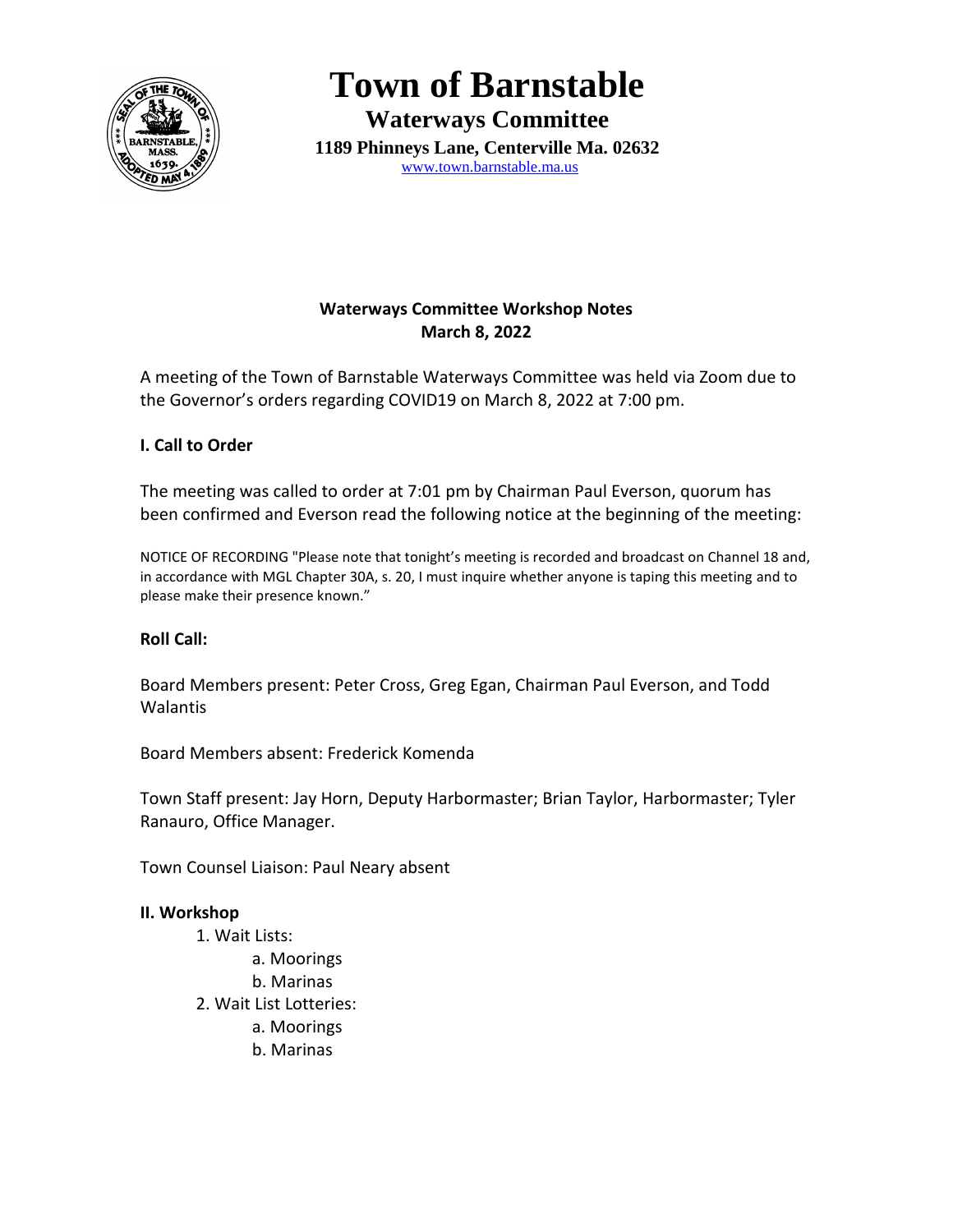Deputy Horn begins the workshop discussing the topic of people on the wait list that pass when offered. The issue that has been brought up is if there should be a limit on the amount of times one person can pass once offered. Currently there are no regulations or guidelines against deferring the offer in place. Deputy Horn also states that every year there is a hard deadline of February  $15<sup>th</sup>$  for renewal of the wait lists.

Harbormaster Taylor states that in order to add names to a closed waitlist, the regulations state that the department must exhaust the waitlist, which the department has done with some of the lists. The proposed way to add names to a list is through a lottery system. He continues to state that individuals can purchase a ticket to have their name drawn to be on the new open wait list. An example given: 1000 lottery tickets, 25 names drawn, the 25 names are now added to the wait list.

Deputy Horn continues to state that the closed Prince Cove mooring field for instance, currently has 8 people, the previous year there was 17. 'When I got to the end of the wait list, some accepted, others passed, but when the list was finished there were still (3) open moorings with no available candidates.' The solution is to add names to the list to fill the empty moorings.

Mr. Cross asked 'Of the people who were offered, how many were offered moorings (in Prince Cove) in previous years?

Deputy Horn states that last year was the first year that the decisions of people on the wait list were tracked electronically, and years before that the information would need to be gathered through old paperwork.

Mr. Walantis asks 'When was the last time names were added to the closed Prince Cove mooring wait list?' Harbormaster Taylor states 'presumably when the wait list opened originally.'

Harbormaster Taylor states that Section H of the regulations states that the following waitlists, Prince Cove included, should be closed until the respective waitlists have been diminished and all applicants have either been awarded a mooring or failed to renew. He recommends removing/rewording that verbiage to the Town Manager. This will allow the Harbormaster Department the flexibility to add names when they anticipate a list is nearly exhausted. Mr. Everson agrees with the recommendation.

Mr. Everson asks 'How many applicants have you had apply to be a part of the lottery?' Harbormaster Taylor states that in the past mooring field lottery, +/-1,100 applicants participated. The fee to participate is \$10-\$15, in addition to \$25 to be on the list if awarded.

Mr. Walantis asks: 'How can we go about moving people off the list who pass on the offering of the mooring.' He recommends examining ideas to make the workflow work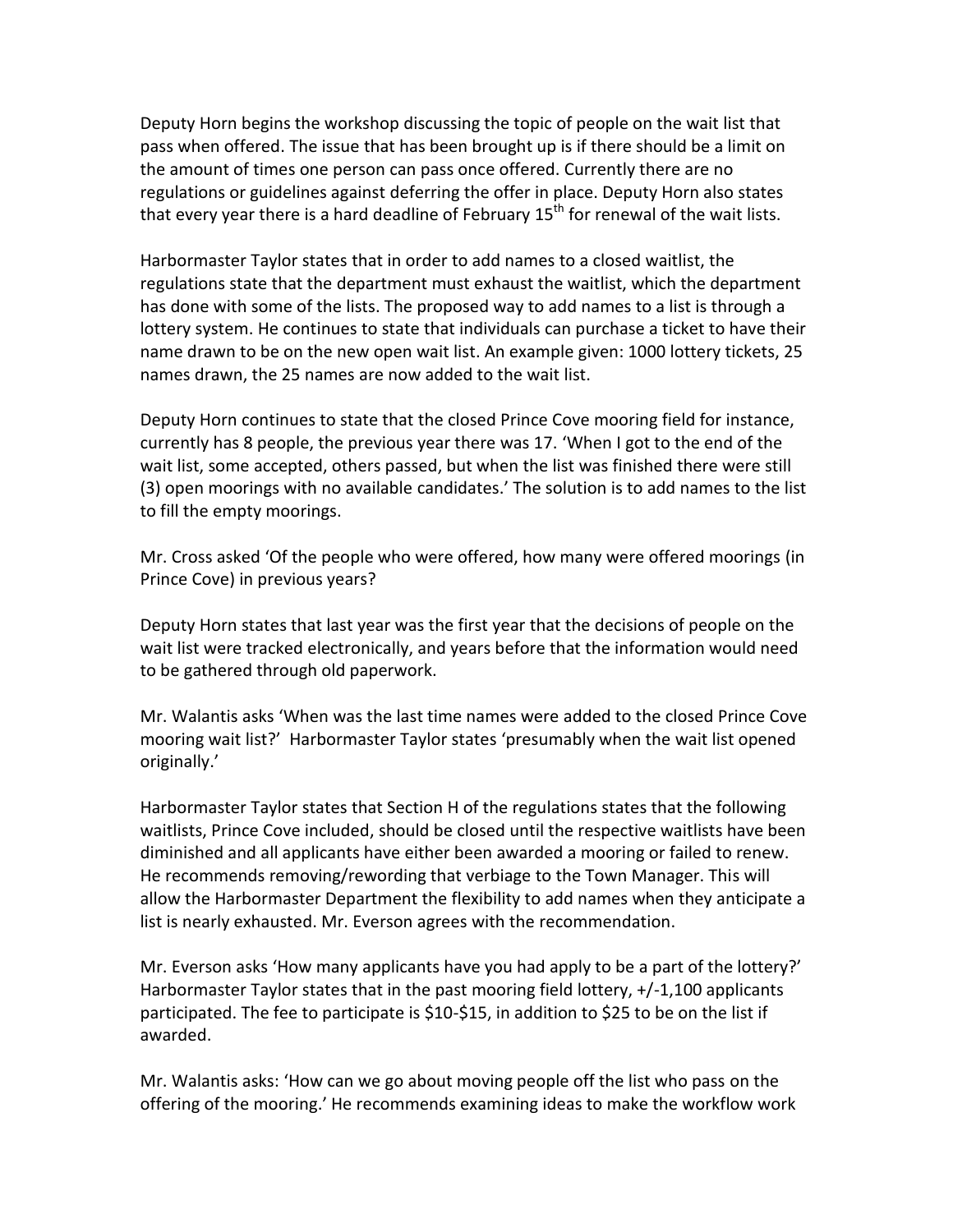towards higher turnover with moorings and waitlists. Harbormaster Taylor explains examples of common occurrences on why someone chooses to pass when offered, including inability to purchase a vessel on demand.

Mr. Cross suggests in addition to the regulations, verbiage that states: 'If you refuse in consecutive years, your name could go to the bottom of the wait list.

Deputy Horn states that the unused moorings in Town are being policed by the department through the guidelines. For the first time, owners who put kayaks and dingy that are registered to moorings as placeholders have been notified. They have been flagged and will not be able to register the dingy or kayak to their mooring after the year 2022. The vessel will have to be over 12'. Deputy Horn notes the difficulty with policing over 2,500 moorings effectively, but the department is taking large strides.

In regards to the wait list, Deputy Horn states putting people to the bottom of the list is not effective for turnover. The offers go out to the top members of the wait list, and after duration of 5-10 days, some approve, others deny. The offers go down the list and the variance of reasons why people are unable to take a mooring are valid. 'It's a catch-22. People don't have a place to put a boat, as a result, have not purchased a boat as of when they get offered a mooring. Others have put their kids on the list for when they get out of college, but their kid who is offered one is still young.'

Mr. Everson asks if people who chronically reject the mooring offer effect people who are lower on the list, Deputy Horn states: 'No, if anything it is a benefit to the people lower on the list that now have an opportunity as a result.'

Mr. Egan asks if people awarded spots via the lottery effect any one with seniority currently on the list, Deputy Horn states no, the ones who are added will be added to the bottom. Mr. Egan agrees the verbiage should be edited and brought in front of the Town Manager.

Mr. Cross states that when the lottery is finally set after discussion, the season may be close to over. Harbormaster Taylor suggests a rolling lottery could be a possibility.

Mr. Everson states the removing of the verbiage to give the Harbormaster flexibility to announce when a lottery is needed to add names is recommended. Harbormaster Taylor notes that each lotter will need to be advertised via Town Hall and Town site for at least 30 days. Mr. Cross agrees with the recommendation and states that the lotter may change the perception of the mooring/marina wait lists.

Deputy Horn states statistics from 2021: 460 moorings were offered last year, 191 accepted and are off the wait list. Waitlists in 2021 were around 1,360. Moorings were offered from April – October. Mr. Everson additionally states that in 2012, there were 1,338 on the wait lists and only 317 were offered.